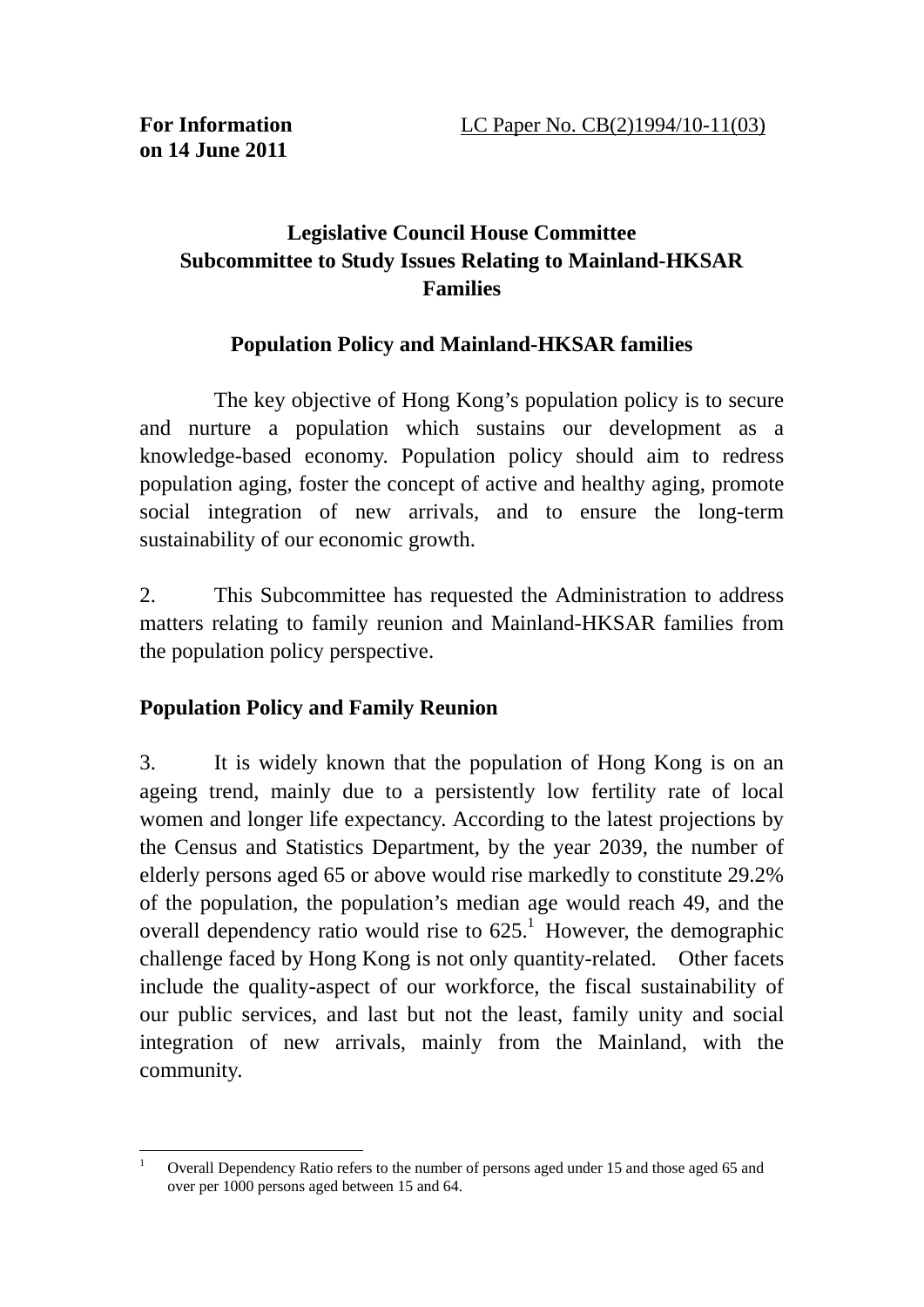4. It has long been recognised that immigrants born outside Hong Kong contributes an important part of Hong Kong's population growth and will have profound impacts on the social and economic structure of Hong Kong. Therefore, from the population policy perspective, government policies should seek to address the education and training needs of new arrivals, and to help them settle and integrate into the community by enhancing their access to information and support services.

5. Since the early 1980's, Mainland spouse and children of Hong Kong residents may apply for settling in Hong Kong for family reunion through the One Way Permit (OWP) Scheme. The OWP Scheme is operated by the Central Government. The HKSAR Government from time to time exchanges views with the Mainland authorities and reflects to them views of various sectors in Hong Kong. Improvement measures have been implemented by the Mainland authorities in recent years to facilitate family reunion. For example, the waiting time for separated spouses has been shortened from six to seven years, to five years for Guangdong in 2005, and to four years for all provinces since 2009.

6. Since December 2009, the Mainland authorities introduced the "one-year multiple" exit endorsements for visiting relatives. Mainland residents of the category of separated spouses who have minor children with their Hong Kong spouses; and those of other circumstances of special family difficulty may apply for that type of exit endorsement from the Mainland authorities. The Exit and Entry Administration Offices of some provinces now offer facilitation to applicants applying for the same type of exit endorsement, so that they may apply exit and entry permits without having to return to their place of household registration.

7. Recently, following active discussions with the HKSAR Government, the Central Government decided that with effect from 1 April 2011, eligible Mainland "overage children" of Hong Kong residents may apply for OWP to come to Hong Kong for reunion with their natural parents.